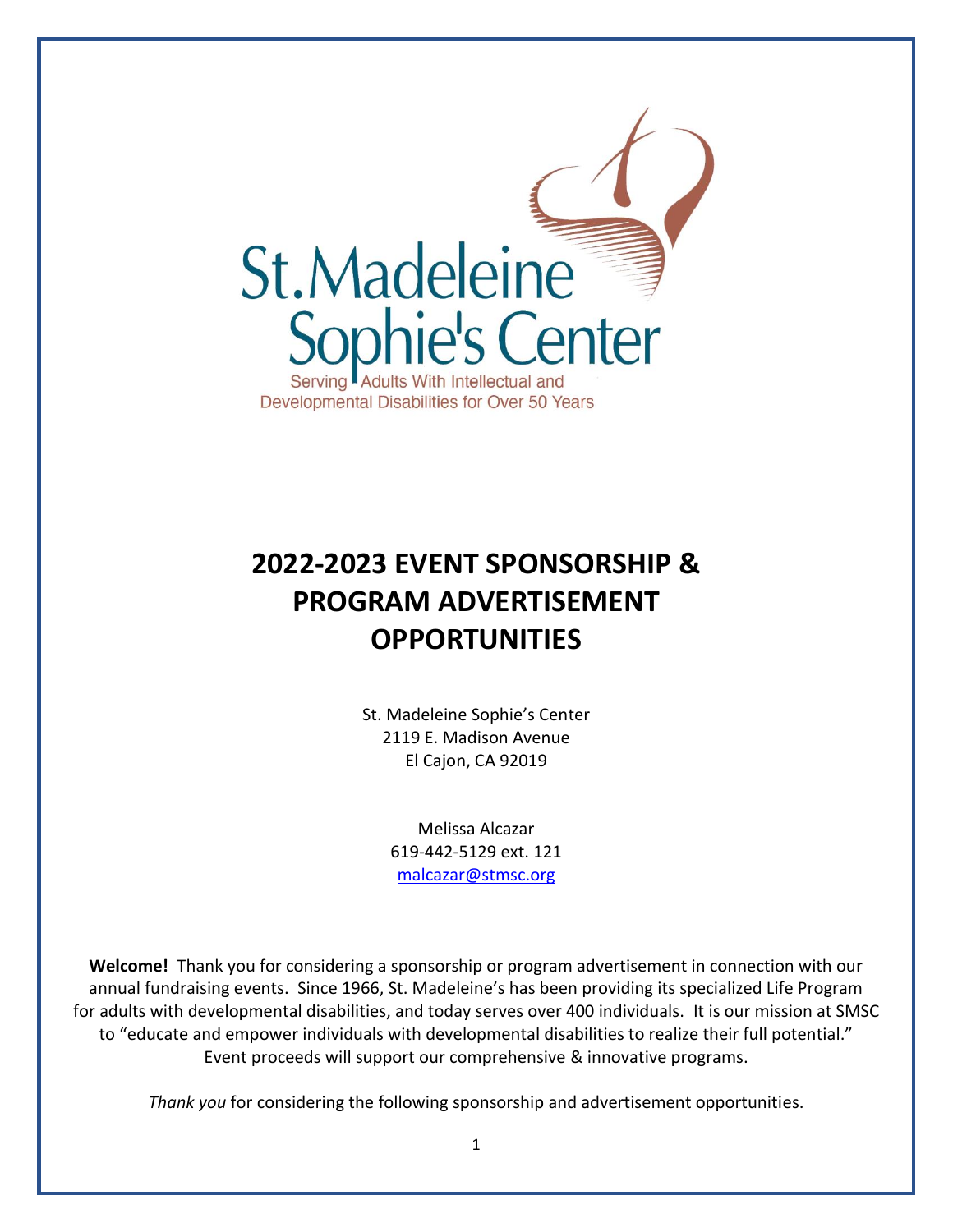#### *21st Morning Glory Brunch* **Benefiting Adults with Developmental Disabilities**

**When:** Saturday, April 30, 2022 (11:00 am – 3:00 pm)

**Where:** St. Madeleine Sophie's Center Main Campus, 2119 E. Main Street, El Cajon 92019

**Activities:** Champagne brunch; live music; complimentary food and beverage tastings from over 20 regional restaurants, wineries and breweries; Frog Race in our Jr. Olympic size pool (with CASH in prizes); Arts Alive by Jasmine Creek Florist and Opportunity auctions; boutique vendor booths; sale of student-made art and plants from our garden.

**Attendance:** 400-500

**Demographics:** Primarily SMSC donors (many high net-worth individuals), students and families, plus representation by governmental entities, community organizations, and advertised to the general public of San Diego County.

#### **PROGRAM ADVERTISEMENT RATES**

**Print Run:** 600

**Deadline:** Friday, March 11, 2022

| <b>Location in Program</b> | <b>Dimensions (in inches)</b>               | Cost    |
|----------------------------|---------------------------------------------|---------|
| Back cover (color)         | 5.5" wide x 8.5" high (with a bleed of .25) | \$1,000 |
| Inside back cover (color)  | 5.5" wide x 8.5" high (with a bleed of .25) | \$800   |
| Inside front cover (color) | 5.5" wide x 8.5" high (with a bleed of .25) | \$800   |
| Full-Page                  | 4.75" wide x 7.75" high                     | \$425   |
| Half-Page                  | 4.75" wide x 3.75" high                     | \$225   |
| Quarter-Page               | 2.25" wide x 3.75" high                     | \$125   |

#### PAST SUPPORTERS

Ability Center **Alliant** American Culinary Federation Artesa Vineyards and Winery Barona Resort & Casino Brigantine Seafood Coffee Ambassador Cubic Corporation Dieter Fischer's Mercedes Downtown Café Dube Vineyards Ferrantelli Family Fletcher Hills Printing GIO Gloriosa Vineyards Grossmont Healthcare District Grove Pastry Shop Home of Guiding Hands Hooley's Irish Pub and Grill Jasmine Creek Florist Kaiser Permanente Bob & Tina Kelly – Prudential CA Realty **KPBS** Kyocera La Serenissima Vineyards Lenora Winery Lundy Insurance Services, Inc. Maness Vineyards On the Border Por Favor Preferred Care at Home Rock Canyon Vineyards Roger Roberts – BHHS CA Property Rotary Club of El Cajon San Diego County Credit **Union** San Diego Union-Tribune SDG&E SMS Auxiliary Stone Brewing Company **Sweetstacks** Sycuan Casino Sysco San Diego, Inc. The East County Herald The San Diego Sacred Heart Alumnae/Alumni The SoCo Group, Inc. Touch of Earth Landscaping Trattoria Tiramisu University of San Diego Viejas Band of Kumeyaay Indians Waste Management Winglini Wines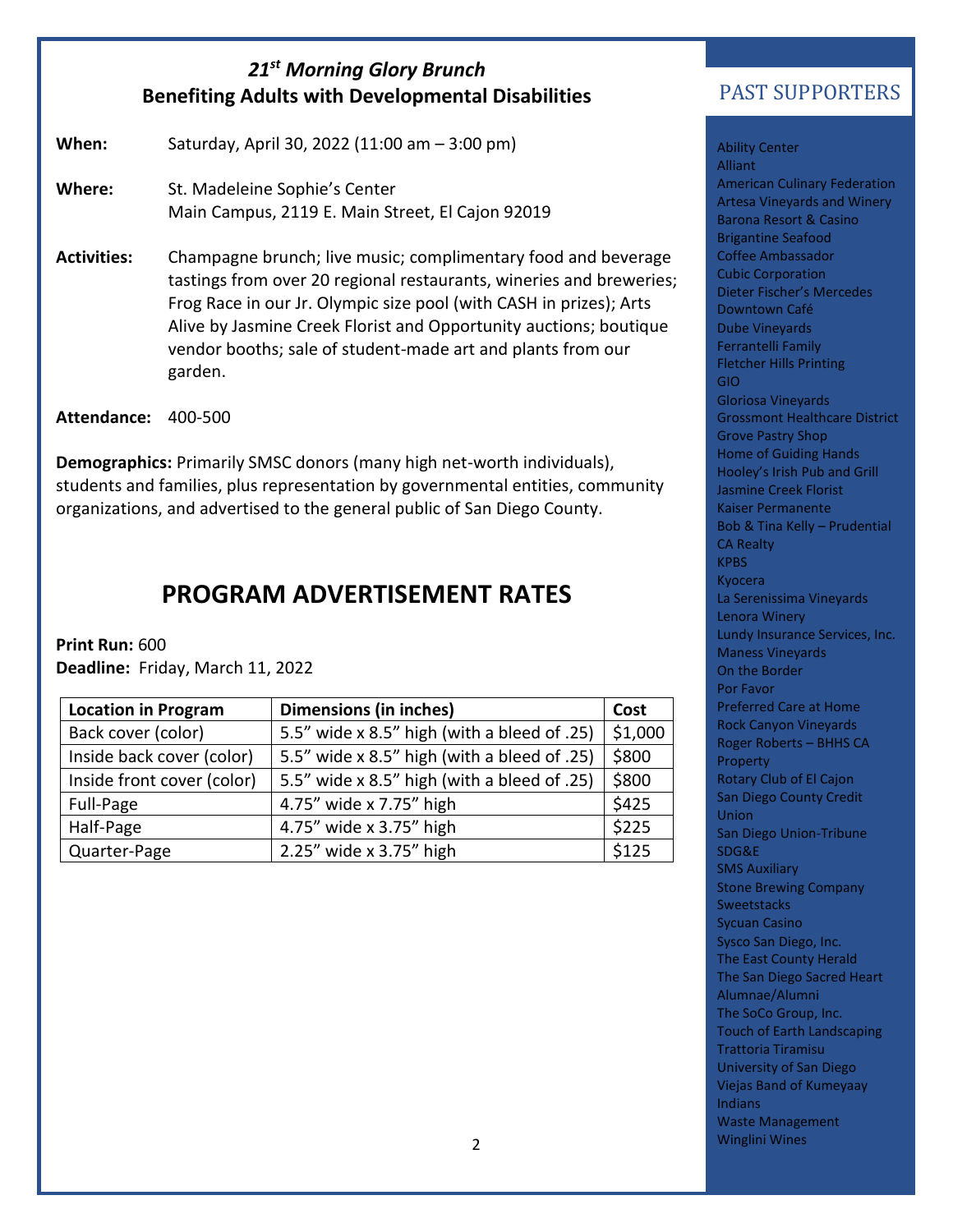

*21st Morning Glory Brunch Sponsorship Opportunities & Benefits Saturday, April 30, 2022 11:00 am to 3:00 pm*

*Sponsorship Opportunities & Benefits*

## **\$10,000 – Presenting Sponsor**

□ Your name & logo listed as "Presenting Sponsor" in all press materials, invitations & event signs

 $\Box$  Speaking & naming opportunity of the Main Stage & verbal recognition at the event

 $\square$  Prominent website & social media exposure including featured article in SMSC eNews

 $\square$  Back cover, full-color ad in the event program

 $\Box$  Ten (10) complimentary admissions to Morning Glory Brunch 2022

#### **\$7,500 – Frog Race Sponsor**

□ Your name & logo listed as "Frog Race Sponsor" in all press materials, invitations & event signs

 $\square$  Naming rights to the Frog Race and verbal recognition announcements during the event

 $\square$  Prominent website & social media exposure

□ Inside front, full page, color ad in the event program

□ Ten (10) complimentary admissions to Morning Glory Brunch 2022

#### **\$5,000 – Garden Sponsor**

□ Your name & logo listed in all press materials, invitations & event signs

□ Website & social media exposure

 $\Box$  Full-page, black & white ad in the event program

 $\Box$  Verbal recognition announcements during event

□ Five (5) complimentary admissions to Morning Glory Brunch 2022

## **\$2,500 – Aquatic Sponsor**

□ Logo recognition on 6,000 invitations, website & social media

 $\Box$  Full-page, black & white ad in the event program

□ Verbal recognition announcement during event

 $\Box$  Five (5) complimentary admissions to Morning Glory Brunch 2022

## **\$1,500 – Community Sponsor**

 $\Box$  Logo recognition on 6,000 invitations, website & social media

 $\square$  Prominent signage displayed at event

 $\square$  Half-page, black & white ad in the event program

□ Two (2) complimentary admissions to Morning Glory Brunch 2022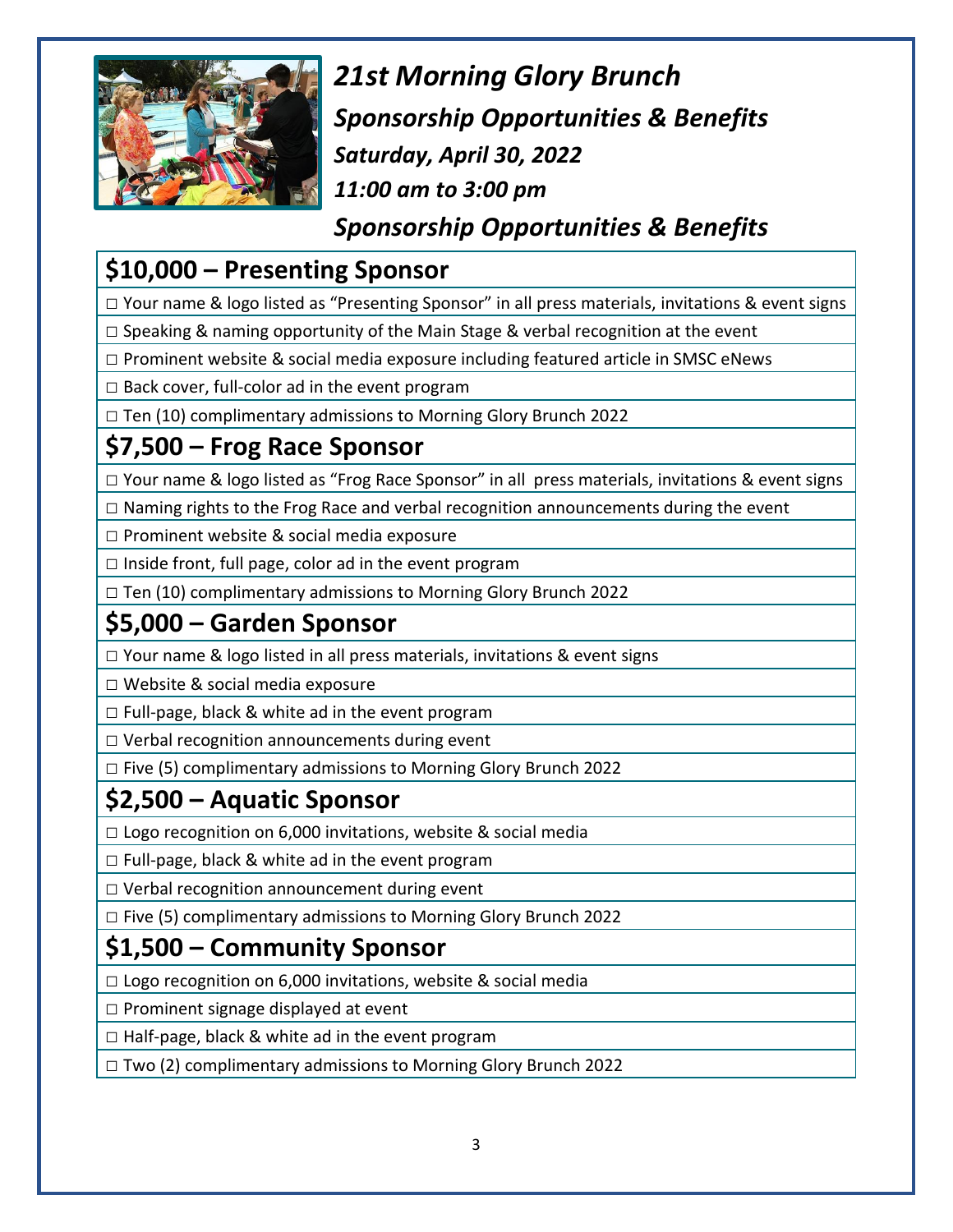# *45 th Haute with Heart Fashion Show*

#### **Benefiting Adults with Developmental Disabilities**

**When:** Saturday, August 13, 2022 (10:00 a.m. to 2:00 p.m.)

**Where:** Hilton San Diego Bayfront One Park Blvd, San Diego, CA 92101

Activities: This year will mark the 45<sup>th</sup> show of St. Madeleine Sophie's Center's *Haute with Heart* fashion event. *Haute with Heart* – one of SMSC's signature events - features a fashion show produced by Fashion Forward – Kristi Brooks, special up-lifting performances by our students, delicious luncheon at the beautiful Hilton San Diego Bayfront, live auction, silent auction, opportunity drawing, and fabulous boutique shopping.

**Attendance:** 600 - 700

**Demographics:** Primarily SMSC supporters and donors (many high net-worth individuals), many high-profile San Diegans from across the county, and representation by government and community organizations.

**Why Sponsor the Haute with Heart Fashion Show?** Sponsoring this year's Fashion Show will provide your business or organization marketing exposure to over 600 civic minded individuals that support the Center including St. Madeleine's highprofile donors, community organizations, plus representation by governmental agencies. Most importantly, **you will be marketing your business to a diverse audience while giving back to your community** – *specifically adults with developmental disabilities* attending St. Madeleine Sophie's Center.

#### **PROGRAM ADVERTISEMENT RATES**

#### **Print Run:** 600+

**Deadline:** Thursday, July 1, 2022

| <b>Location in Program</b> | <b>Dimensions (in inches)</b>         |         |
|----------------------------|---------------------------------------|---------|
| Back cover (color)         | 8.5" wide x 11" high (with .25 bleed) | \$3,000 |
| Inside back cover (color)  | 8.5" wide x 11" high (with .25 bleed) | \$2,000 |
| Inside front cover (color) | 8.5" wide x 11" high (with .25 bleed) | \$2,000 |
| Full-Page*                 | 7.75" wide x 10.25" high              | \$800*  |
| Half-Page                  | 7.75" wide x 6.25" high               | \$500   |
| Quarter-Page               | 3.875" wide x 3.25" high              | \$300   |
| <b>Business Card</b>       | 3.875 wide x 1.875" high              | \$175   |

#### PAST SUPPORTERS INCLUDE

Ability Center Alaska Airlines Aguirre & Associates Astor & Black Barona Resort & Casino Carlton Hair Caesars Entertainment Cohn Restaurant Group The Ferrantelli Family Giving Back Magazine Grove Pastry Shop HAI Elite JetBlue Airways Kaiser Permanente La Jolla Playhouse Leo Hamel Fine Jewelry Lexus of El Cajon Lundy Insurance Marcoa Publishing Merrill Lynch Museum of Photographic Arts Orfial Vineyards & Winery Polara Golf Premier Designs Jewelry Reuben H. Fleet Science **Center** Roger Roberts – BHHS CA Property San Diego County Credit Union San Diego Home/Garden **Lifestyles** San Diego National Bank San Diego Padres San Diego Union-Tribune SDG&E Sheraton San Diego Hotel SMS Auxiliary Stone Brewing Co. Sycuan Casino The French Gourmet Thornton Winery Timken Museum of Art Tommy Hilfiger University of San Diego U.S. Bank USS Midway Museum Video Fact Viejas Band of Kumeyaay Indians The Williams Family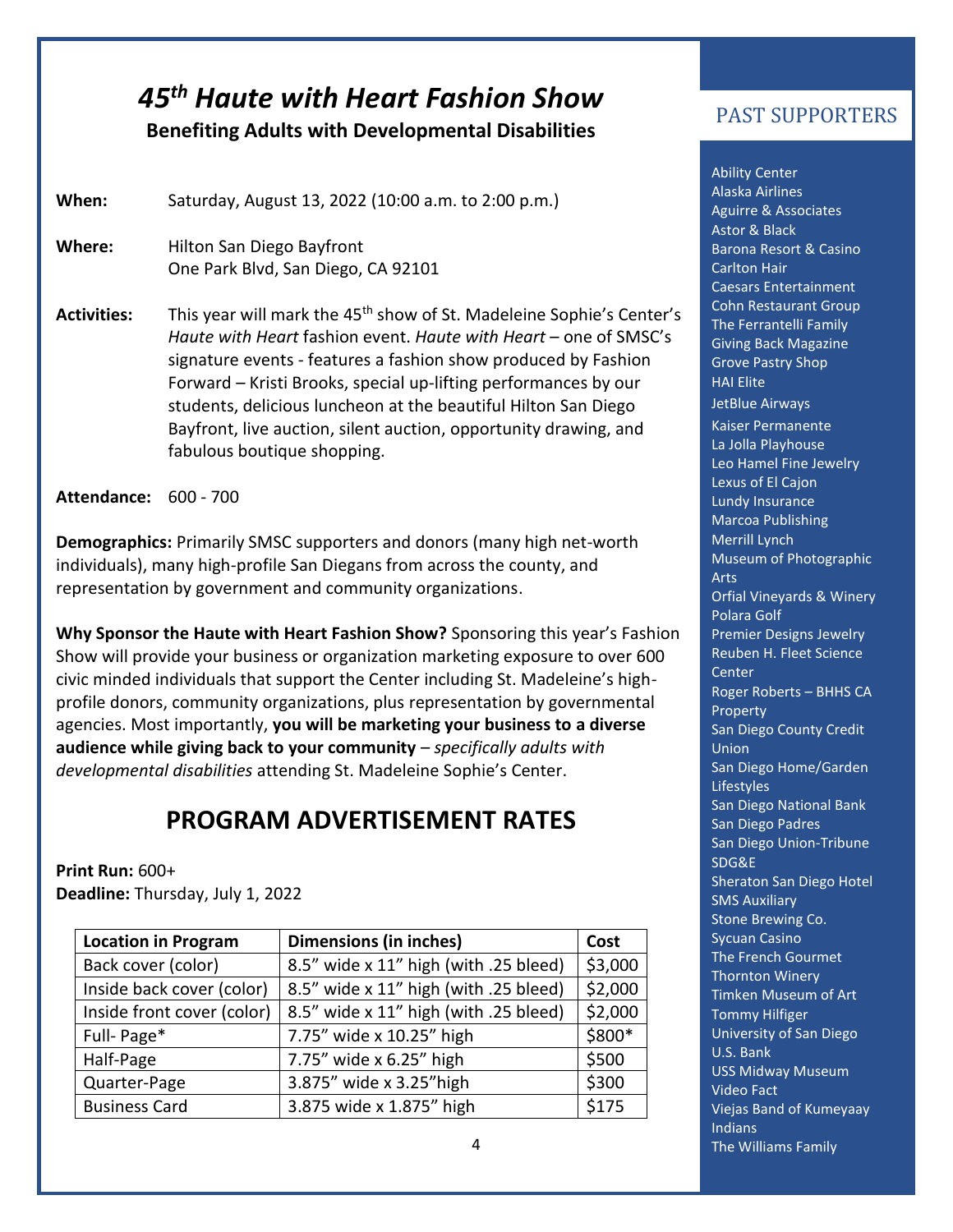**\*All full page paid ads come with two preferred admission tickets**



*45 th Haute with Heart Fashion Show Sponsorship Opportunities & Benefits Saturday, August 13, 2022* **10:00 am – 2:00 pm**

## **\$25,000 – Presenting Sponsor**

□ Your name & logo listed as "Presenting Sponsor" in all press materials, invitations & event signs

 $\square$  Prominent website & social media exposure including featured article in SMSC eNews

 $\Box$  Exclusive mention in over 15 community event calendars

 $\Box$  Recognition on stage at the event

□ Back cover, full-color ad in the event program

 $\square$  Twenty (20) Premiere admissions with valet parking

## **\$10,000 – Fashion Icon Sponsor**

 $\Box$  Your name & logo in all press materials, invitations & event signs

□ Website & social media exposure including SMSC eNews blasts

 $\square$  Recognition on stage at the event

□ Full page, black & white ad in event program

 $\Box$  Ten (10) Premiere admissions with valet parking

## **\$5,000 – Fashionista Sponsor**

 $\Box$  Your name listed in all print ad materials

□ Your name & logo listed in all invitations, website, social media, & event signage

 $\Box$  Verbal recognition on stage at the event

□ Full page, black & white ad in event program

 $\Box$  Ten (10) Preferred admissions

#### **\$2,500 – Vogue Sponsor**

 $\Box$  Logo on website, social media, event signage, & invitations

 $\Box$  Verbal recognition announcements during event

 $\Box$  Half page, black & white ad in event program

 $\square$  Five (5) Preferred admissions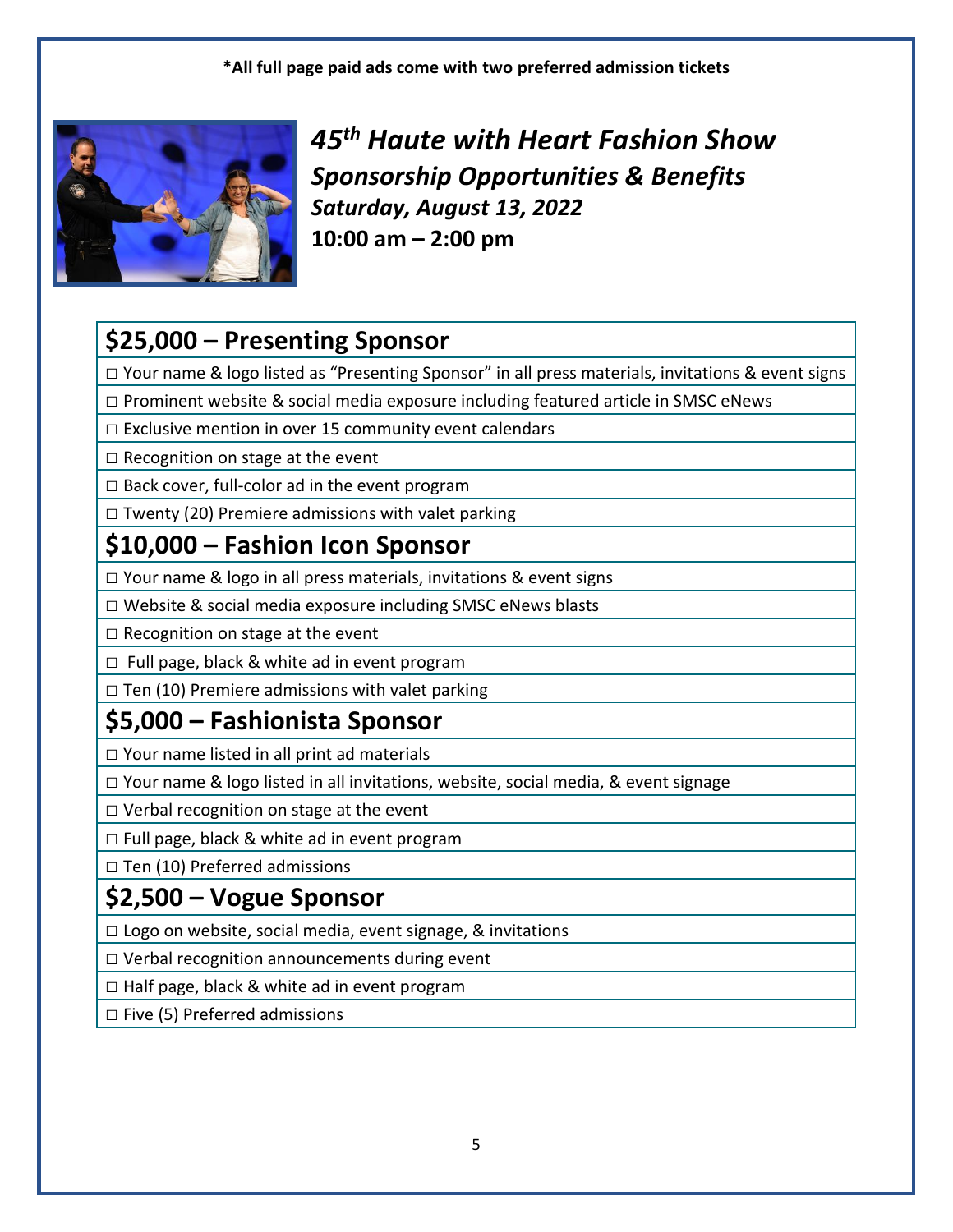#### **9<sup>th</sup> Annual SMSC Golf Tournament** PAST SUPPORTERS **Benefiting Adults with Developmental Disabilities**

**When:** Friday, November 4, 2022 (**Shotgun: 12:00 pm**)

- **Where:** Singing Hills Golf Resort at Sycuan 3007 Dehesa Road, El Cajon 92019
- **Activities:** Foursome pairings on Pine Glen Par 3 Executive Course with golf cart; full lunch; player warm up; silent auction; opportunity drawing; dinner buffet and cocktails; tournament awards presentation; on-course vendor booths; on-course beverage cart.

**Attendance:** 128

**Demographics:** Both serious and inexperienced golfers that are primarily SMSC donors (many high net-worth individuals). Many participants in our inaugural tournament were new to SMSC. The event is open to the general public.

#### **\$5,000 – Presenting Sponsor**

□ Your name & logo listed as "Presenting Sponsor" in all print media, event signs, & video

 $\Box$  Prominent website & social media exposure

 $\Box$  Recognition & speaking opportunity (present awards) at the event

□ Golf cart GPS signage

□ Vendor booth on-course at the event

 $\Box$  One complimentary foursome registration for a total of four (4) golfers

#### **\$2,500 – Tournament Sponsor**

 $\Box$  Your name & logo prominently listed in all print media, event signs, & video

□ Prominent website & social media exposure

□ On-course cart signage

□ Vendor booth on-course at the event

 $\Box$  Verbal recognition announcements during event

 $\Box$  One complimentary foursome registration for a total of four (4) golfers

#### **\$1,000 – On the Green Sponsor**

□ Your name & logo listed in all print media, event signs, & video

□ Website & social media exposure

□ Vendor booth on-course at the event

 $\Box$  One complimentary foursome registration for a total of four (4) golfers

Attention Getters BCIS Insurance Blue Line Builders Bulls Only Rodeo eLiveLife.com Hillikers Ranch Fresh Eggs, Inc. Home of Guiding Hands Keller Williams Realty Lakeside Optimist Club Noah Homes SDG&E Solar Turbine State Farm Sycuan Casino Toyota of El Cajon USA Jetting Drain Pros Inc.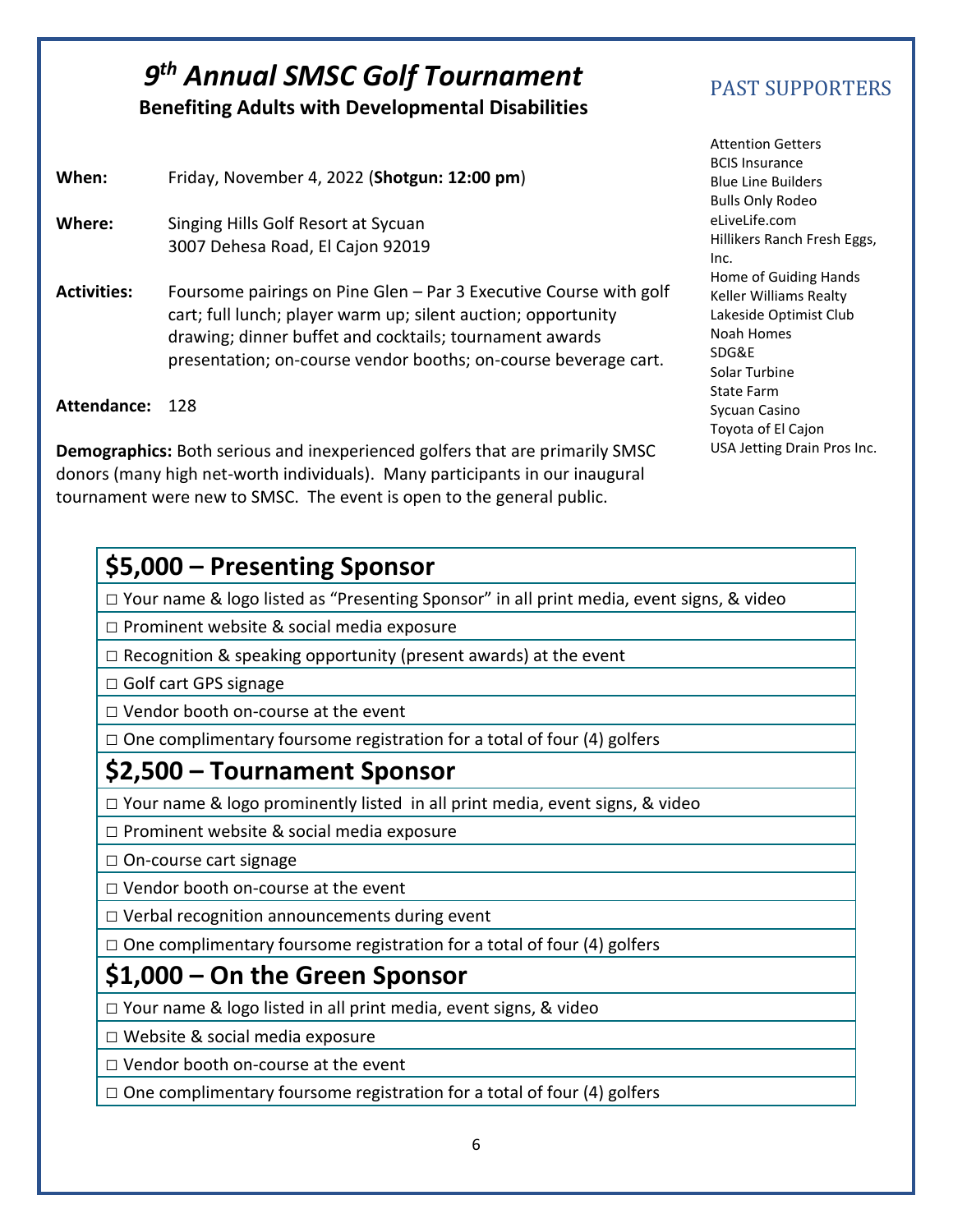

# **Tea by the Sea At The Marine Room** *Sponsorship Opportunities & Benefits* Saturday, January 21, 2023 11:00 am – 2:30 pm

Coffee Talk © The Chemstrand Corp 1956

#### **\$5,000 – Presenting Sponsor**

 $\Box$  Your name & logo listed as "Presenting Sponsor" in all press materials & event signs

 $\Box$  Exclusive opportunity to be part of live news spots when available (generally 2 – 3 segments)

 $\square$  Prominent website & social media exposure including featured article in SMSC eNews

 $\Box$  Live program recognition at the event

□ Your marketing materials or personal message distributed at the event (approved by SMSC)

□ Table of 10 at the event

#### **\$2,500 – High Tea Sponsor**

 $\Box$  Your name & logo in all press materials & event signs

□ Website & social media exposure including SMSC eNews blasts

 $\Box$  Live program recognition at the event

 $\Box$  Your logo and verbal recognition included in live news segment signage when available

□ Table of 10 at the event

#### **\$1,000 – Afternoon Tea Sponsor**

□ Your name listed in all press materials & event signage

 $\square$  Your name & logo listed on website, social media, & event signage

 $\Box$  Live program recognition at the event

 $\square$  Five (5) admissions to the event

#### **\$500 – Tea Pot Sponsor**

 $\Box$  Your name listed in all press materials & event signage

 $\Box$  Your name & logo listed on website, social media, & event signage

 $\Box$  Two (2) admissions to the event

#### **\$250 – Scone Sponsor**

 $\Box$  Your name listed in all press materials & event signage

□ Your name & logo listed on website, social media, & event signage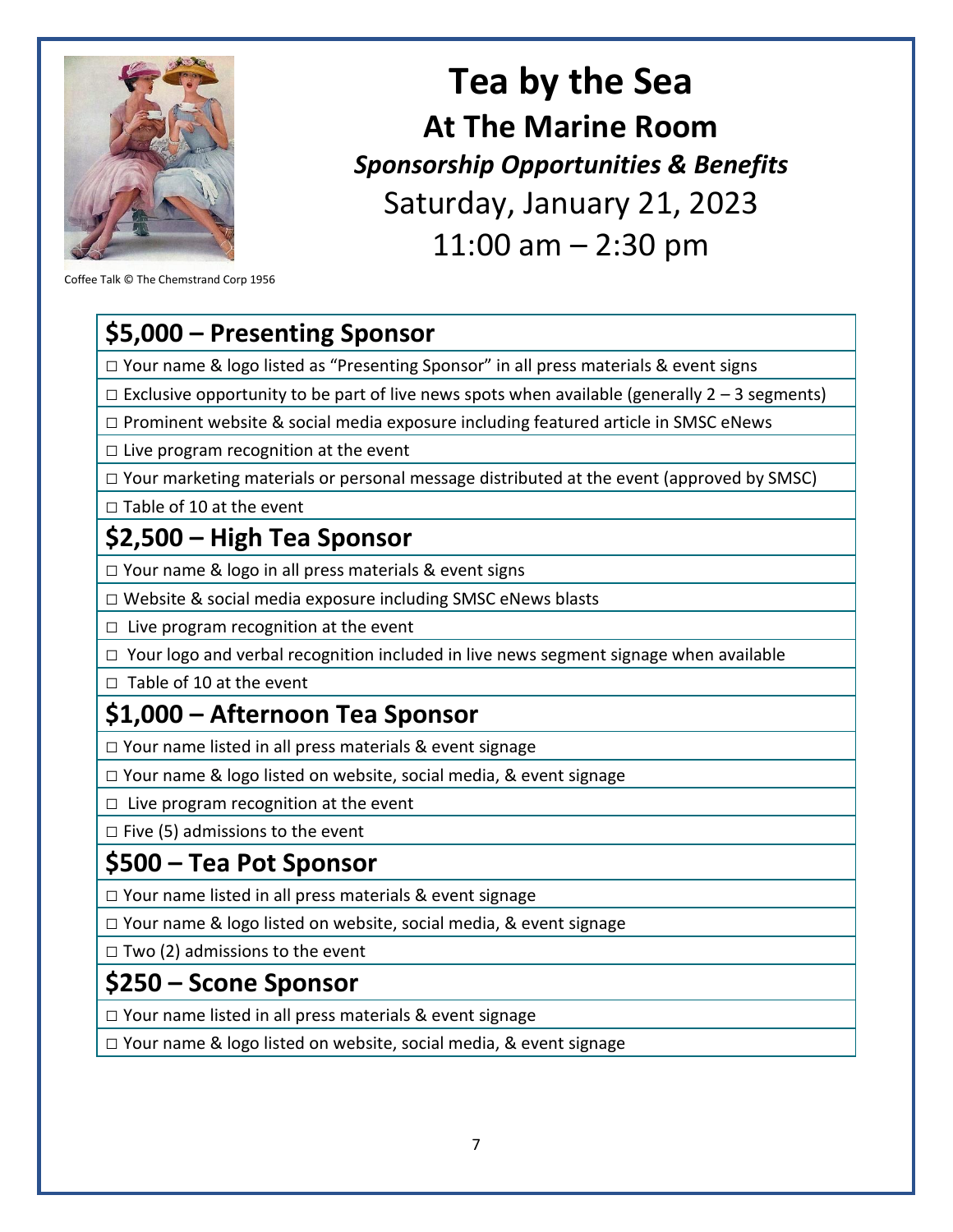# **SPONSOR/ADVERTISER AGREEMENT FORM**

#### **Yes! I/We would like to support St. Madeleine Sophie's Center's 2022 Events:**

| Type of Support:                                                                                                                                                                                                                   | $\Box$ Sponsor                                                                                     | $\Box$ Program Advertiser                          |                                                                     |                                                                                                                |  |  |
|------------------------------------------------------------------------------------------------------------------------------------------------------------------------------------------------------------------------------------|----------------------------------------------------------------------------------------------------|----------------------------------------------------|---------------------------------------------------------------------|----------------------------------------------------------------------------------------------------------------|--|--|
| Event to Support:                                                                                                                                                                                                                  | $\Box$ Morning Glory Brunch (April 2022)                                                           | $\Box$ Haute with Heart Fashion Show (August 2022) |                                                                     |                                                                                                                |  |  |
|                                                                                                                                                                                                                                    | $\Box$ Golf Tournament (November 2022) $\Box$ Tea by the Sea (January 2023)                        |                                                    |                                                                     |                                                                                                                |  |  |
|                                                                                                                                                                                                                                    | (e.g. Presenting Sponsor, Full Page Ad, etc.)                                                      |                                                    |                                                                     |                                                                                                                |  |  |
|                                                                                                                                                                                                                                    |                                                                                                    |                                                    |                                                                     |                                                                                                                |  |  |
|                                                                                                                                                                                                                                    |                                                                                                    |                                                    |                                                                     |                                                                                                                |  |  |
|                                                                                                                                                                                                                                    |                                                                                                    |                                                    |                                                                     |                                                                                                                |  |  |
|                                                                                                                                                                                                                                    |                                                                                                    |                                                    |                                                                     |                                                                                                                |  |  |
|                                                                                                                                                                                                                                    |                                                                                                    |                                                    |                                                                     |                                                                                                                |  |  |
|                                                                                                                                                                                                                                    |                                                                                                    |                                                    |                                                                     |                                                                                                                |  |  |
| Credit Card Type: $\Box$ Amex                                                                                                                                                                                                      |                                                                                                    | $\Box$ Discover                                    | $\Box$ MasterCard                                                   | $\Box$ Visa                                                                                                    |  |  |
|                                                                                                                                                                                                                                    |                                                                                                    |                                                    |                                                                     |                                                                                                                |  |  |
|                                                                                                                                                                                                                                    |                                                                                                    |                                                    |                                                                     |                                                                                                                |  |  |
|                                                                                                                                                                                                                                    |                                                                                                    |                                                    |                                                                     | □ Check is enclosed (Please make check payable to St. Madeleine Sophie's Center) Check # _____________________ |  |  |
| Please return complete form with payment to:                                                                                                                                                                                       |                                                                                                    |                                                    |                                                                     |                                                                                                                |  |  |
| St. Madeleine Sophie's Center<br>Melissa Alcazar, Events and Development Manager<br>2119 E. Madison Avenue, El Cajon, CA 92019<br>Tel: (619) 442-5129 x121    Fax: (619) 442-9651    www.stmsc.org<br>Email:<br>malcazar@stmsc.org |                                                                                                    |                                                    |                                                                     |                                                                                                                |  |  |
|                                                                                                                                                                                                                                    | Your donation is tax deductible to the fullest extent of the law. Our tax ID number is 95-1957332. |                                                    | St. Madeleine Sophie's Center is a 501(c)3 non-profit organization. |                                                                                                                |  |  |
| Please provide advertisement copy, electronic or camera-ready art, in 300 dpi or better.<br>All logos should be Adobe Illustrator eps files.                                                                                       |                                                                                                    |                                                    |                                                                     |                                                                                                                |  |  |
| 8                                                                                                                                                                                                                                  |                                                                                                    |                                                    |                                                                     |                                                                                                                |  |  |
|                                                                                                                                                                                                                                    |                                                                                                    |                                                    |                                                                     |                                                                                                                |  |  |